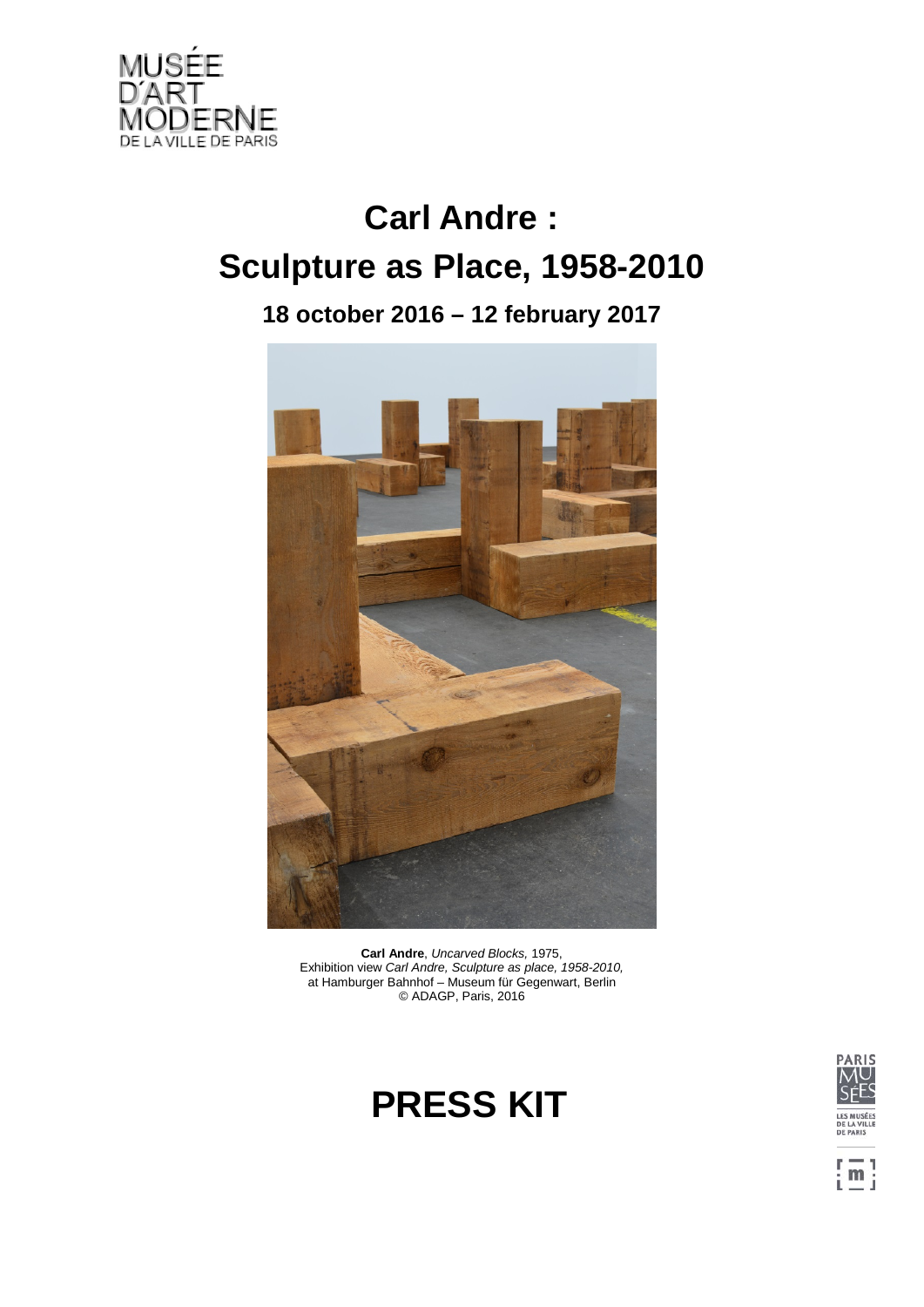## **SUMMARY**

| Press release                | page 3  |
|------------------------------|---------|
| <b>Exhibition layout</b>     | page 5  |
| <b>Practical information</b> | page 12 |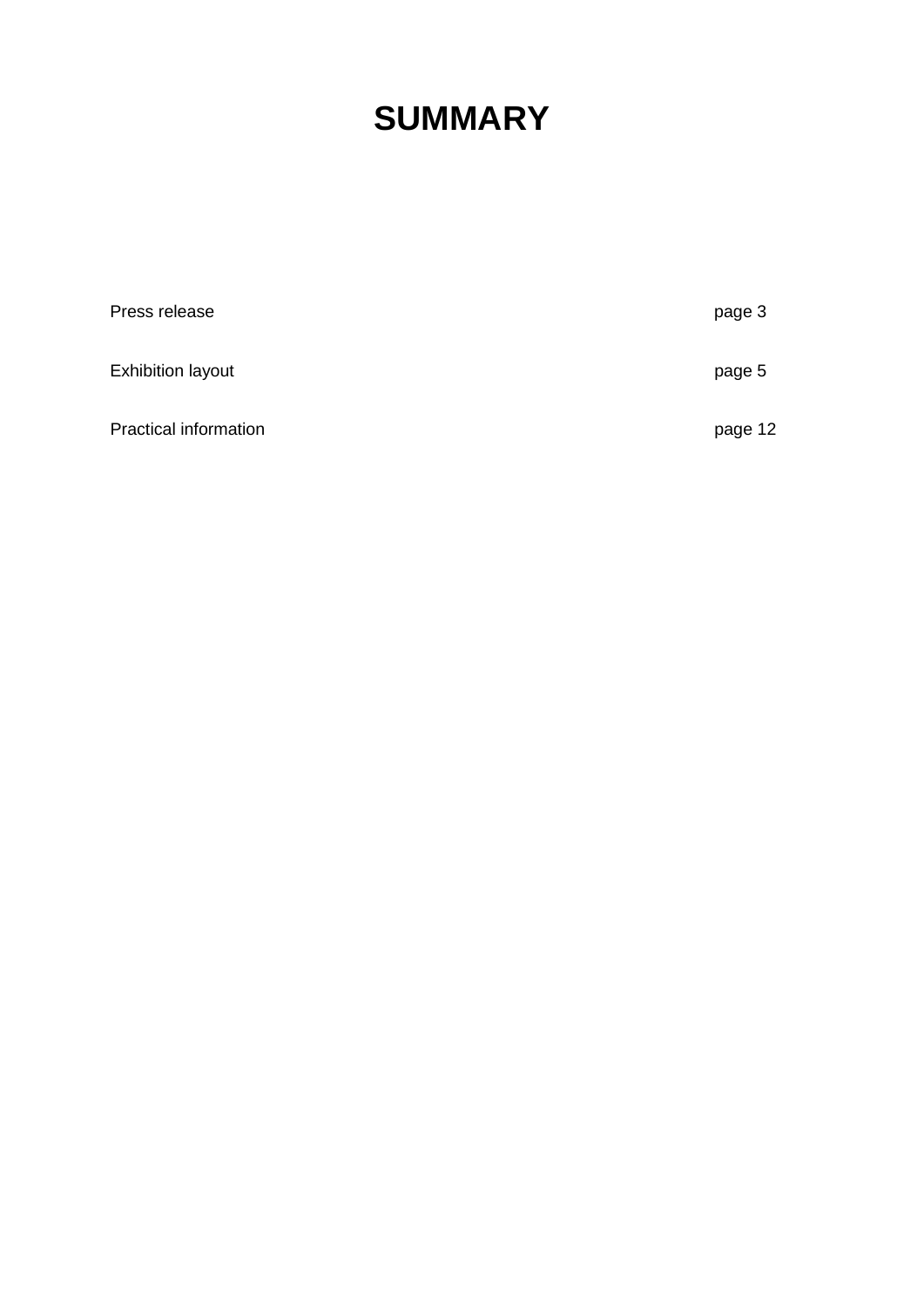

### **Carl Andre** *Sculpture as Place, 1958–2010\**

\* *La sculpture comme lieu, 1958-2010*

18 October 2016 – 12 February 2017

**Press preview:** Monday 17 October 2016 11 am – 2 pm **Opening:** Monday 17 October 2016 6 – 9 pm

**The Musée d'Art Moderne is presenting a tribute to the major 20thcentury American artist Carl Andre (b. 1935 in Quincy, Massachusetts). The exhibition** *Sculpture as Place, 1958–2010* **covers the full spectrum and inner consistency of the Andre oeuvre, with 40 monumental sculptures, numerous poems and photographs, works on paper and various objects that defy pigeonholing. His iconic works appear alongside pieces never shown together before, such as his**  *Dada Forgeries***. A leading Minimalist figure together with Donald Judd and Robert Morris, Andre now stands out as one of the 20th century's greatest sculptors.**

This retrospective reveals how Andre, working with standard, unmodified industrial elements, redefined sculpture as a means for experiencing space, form and matter. He also produced poems that made use of words for their visual as well as their semantic and sound value. The overt simplicity of his work challenges the traditional notions of technique, composition and installation, at the same time as it makes the viewer an active participant.

After arriving in New York in 1957, Andre wrote poetry and made his first, small sculptures. Drawn to the properties of matter – form, weight, texture – in 1965 he began assembling industrial components like wood, metal, bricks and bales of hay in interaction with his exhibition venues. Since then he has continued to respond to gallery, museum and urban spaces: he works with materials he finds on-site, assembles items he can handle on his own, and produces works that combine real presence with a spatial integration so effective that they seem to have been there forever.

In the Andre oeuvre the artwork changes status: it is no longer a symbolic or figurative element, but a real object that is as much a part of the world as a tree or a wall. In the course of the 1960s his notion of sculpture evolved, first as form, then as structure and finally as place: "I have desires," he told Marta Gnyp in an interview in 2015. "I don't have ideas. For me it is a physical desire to find the material and a place to work."

The first Carl Andre exhibition in France for twenty years – the last was at the Musée Cantini in Marseille in 1997 – *Sculpture as Place* reflects the Musée d'Art Moderne's policy of taking a fresh look at the great founders of modernity.

Designed by the Dia Art Foundation in close collaboration with the artist, this retrospective has already been seen in New York (2014), Madrid (2015) and Berlin (2016), and will subsequently travel to Los Angeles (2017).

The international exhibition *Carl Andre: Sculpture as Place, 1958–2010* has



Carl Andre, *Uncarved Blocks,* 1975 (detail), Exhibition view *Carl Andre, Sculpture as Place, 1958–2010,*  at the Hamburger Bahnhof – Museum für Gegenwart, Berlin © ADAGP, Paris, 2016

**Museum director** Fabrice Hergott

**Exhibition curators** Sébastien Gokalp, Yasmil Raymond, Philippe Vergne

**Visitor information**

Musée d'Art Moderne de la Ville de Paris 11 Avenue du Président Wilson 75116 Paris Tel. 01 53 67 40 00 www.mam.paris.fr

Open Tuesday – Sunday  $10$  am  $-6$  pm Thursdays until 10 pm

**Admission Full rate:** 9 € **Concessions:** 6 €

 **Combi-ticket**  Carl Andre / Bernard Buffet  **Full rate:** 15 €  **Concessions:** 10 €

**Catalogue** published by Paris Musées: 55 €, 400 pages

**Cultural activities** Information and bookings Tel. 01 53 67 40 80

**Press Officer** Maud Ohana maud.ohana@paris.fr Tel. 01 53 67 40 51

Follow MAM



#expoCarlAndre

With the support of

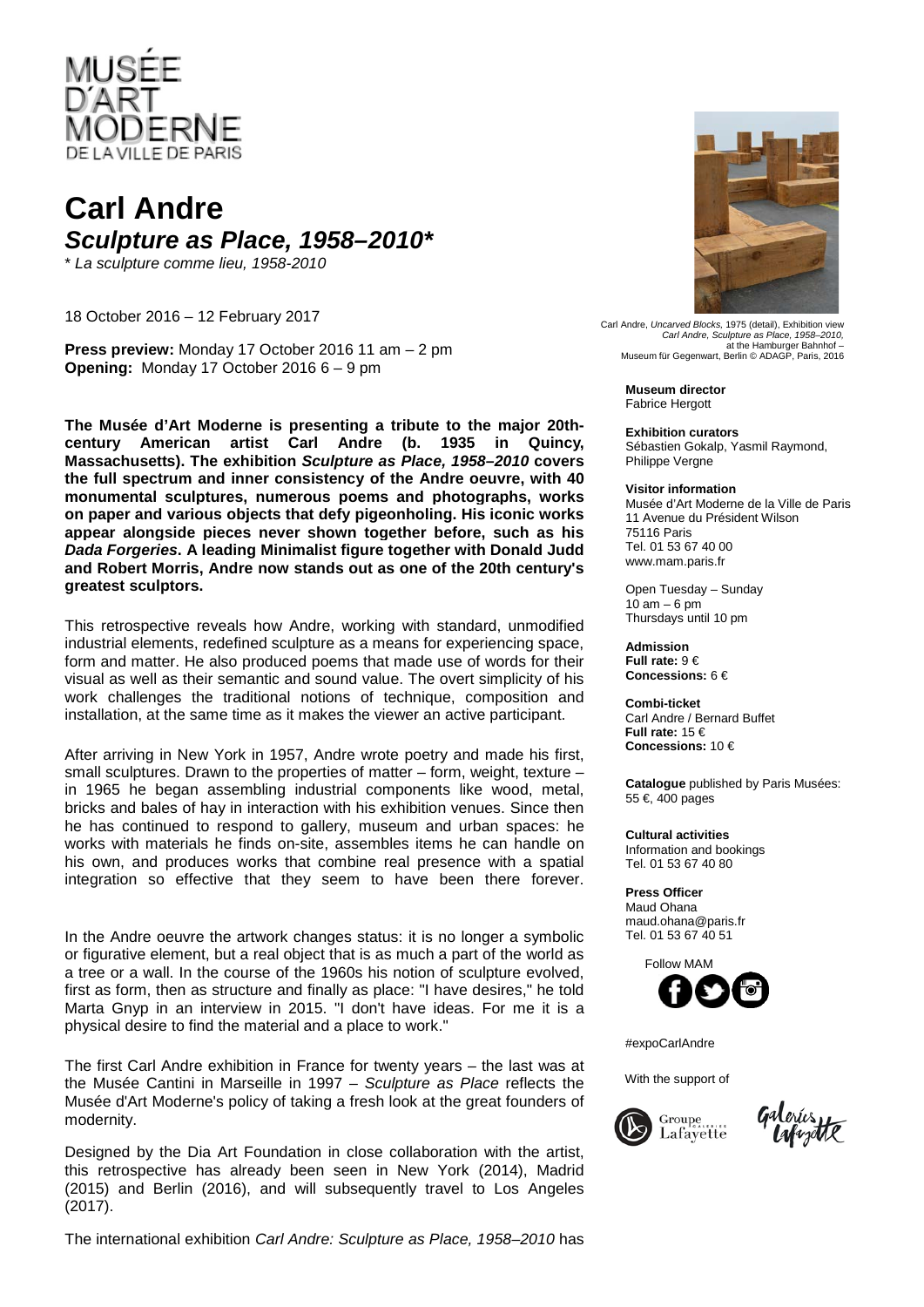been made possible by the support of the Henry Luce Foundation and the Terra Foundation for American Art, as well as the Fundación Almine y Bernard Ruiz-Picasso para el Arte, The Brown Foundation, Inc. in Houston, the National Endowment for the Arts, and Sotheby's.

This event is part of Tandem Paris-New York 2016, organised by the City of Paris and the French Institute in partnership with the French Embassy in the United States and the American Embassy in France, with the backing of the City of New York.

Dia:

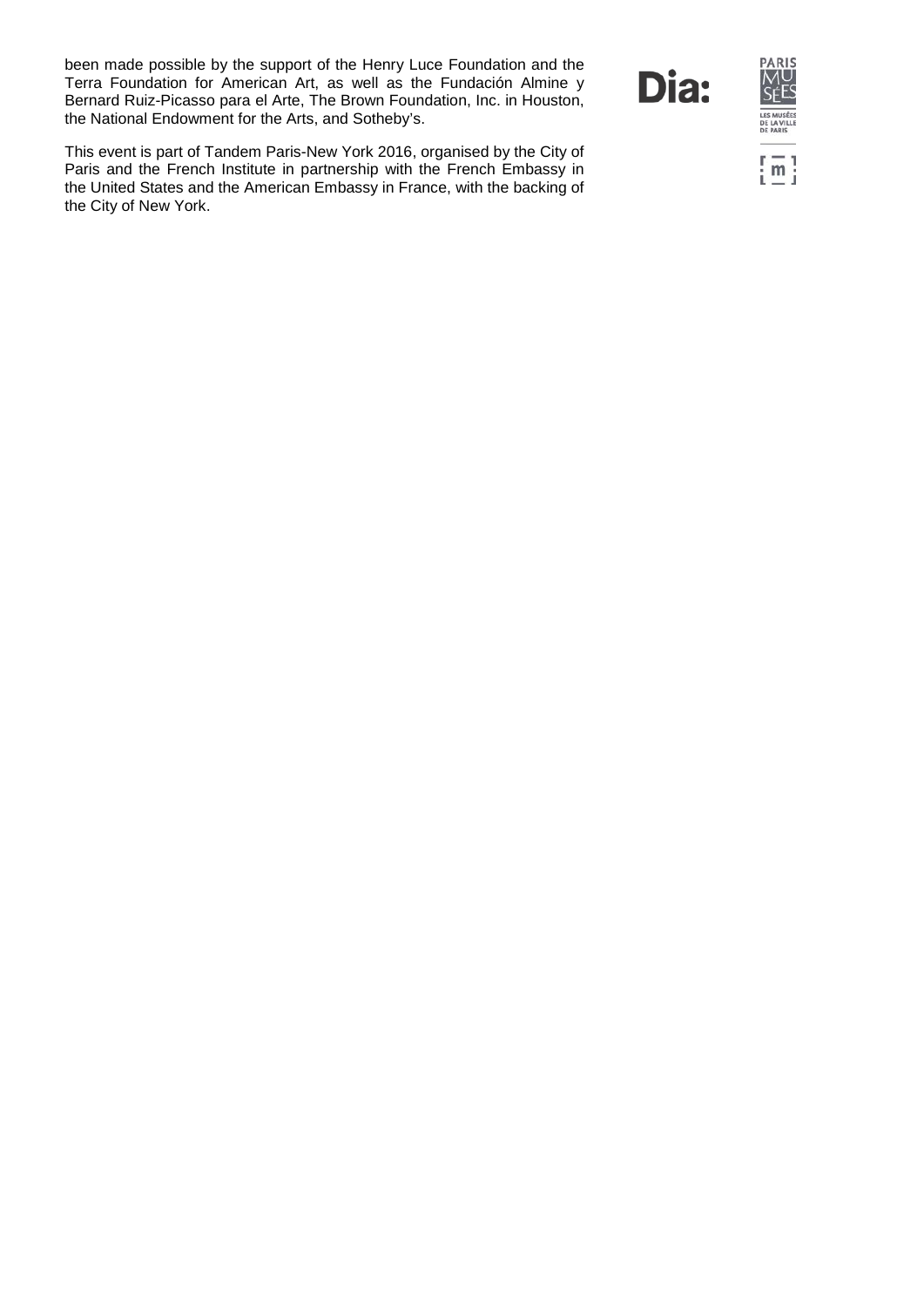### **Exhibition Layout**

Carl Andrew as born in Quincy (Massachusetts), USA. He studied at Phillips Academy (1951-1953), then travelled through Europe (1954) before settling permanently in New-York in 1957. He began to work as a sculptor and poet, and to make a living was employed as a freight brakeman from 1960 to 1964, an inseparable experience from his evolution as a sculptor. After his first exhibition in 1965 at the Tibor de Nagy Gallery, New-York, which attracted a great deal of attention, he participated in a number of landmark exhibitions such as Primary Structures: Younger American and British Sculptors (Jewish Museum, 1966) and Live in Your Head: When Attitudes Become Form (Kunsthalle, Bern, 1969). In 1970, the Salomon R. Guggenheim Museum organized his first important retrospective. This was followed by many large-scale exhibitions, including Sculptures in Wood, ARC, Musée d'Art modern de la Ville de Paris, France (1979), Krefeld Haus Lange/Haus Esters und Kunstmusem, Wolfsburg, Germany (1996), muse Cantini, Marseille (1997), Museum Kurhaus Kleve, Germany (2011).

#### **Poems**

#### **1958-1973**

#### **Various techniques on paper**

"My interest in elements or particles in sculpture is paralleled by my interest in words as particles of language", Carl Andre said in 1975. From childhood, his father introduced him to poetry. Unable to create his most radical sculptures before the mid-1960s because of a lack of resources, he experimented in poetry as soon as he arrived in New York in 1957, and intensively from 1960 to 1964. The typewriter, which imposed regular spaces between letters, was his tool of choice. Even when writing by hand, the spacing remained fixed. He composed forms rather than sentences, along three patterns: the grid, the list, and the mathematical sequence (which often served as grammar). He took already existing sentences relating to his work, or simply words. The words were like the elements of his sculptures, arranged by units and not fixed, free from all grammatical rules, and not meant to be read aloud. Some poems were composed either on one page only or on dozens of them, and published in small print-run books. His inspiration was more sculptural than literary. He was influenced by Ezra Pound's Cantos and William Carlos Williams, not by the poems of Stéphane Mallarmé or Guillaume Apollinaire.

#### **Hollis Frampton**

#### **Photography**

#### **1958-1961**

Hollis Frampton, a photographer and experimental filmmaker, was a close friend of Carl Andre's since high school in Andover Massachusetts. They met and exchanged regularly about art between 1958 and 1963. Frampton photographed Andre's first sculptures in rigorous and systematic ways, sometimes from many angles. Mostly produced in the summer of 1959 and in 1963, these were made using first a cold chisel, then a hand-held circular saw (a motor with a blade and a handle), then a radial arm saw (mounted on a fixed rail), each technique allowing for a precision and an exactness superior to the preceding one. These sculptures were not meant to be exhibited but to experiment with the different possibilities offered by materials. The Found Steel Object Sculptures put together from objects picked up along the tracks when he worked for a railway company are akin to "flower arrangements".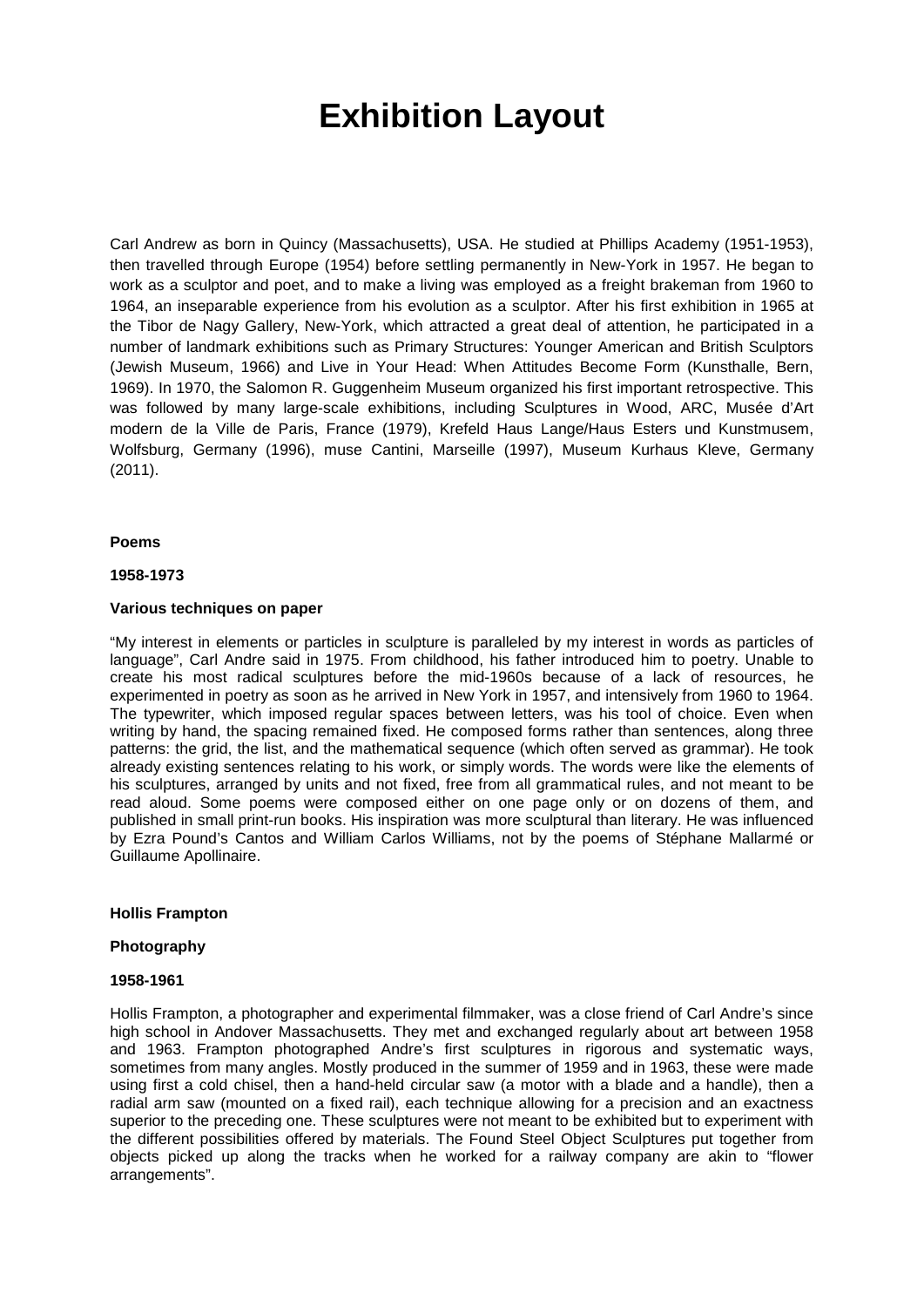#### **Early sculptures**

#### **1961-1964**

The beginnings of Carl Andre as a sculptor were marked by a great economy of means. With no access to a studio between 1960 and 1964, and working as a freight brakeman for the Pennsylvania Railroad to make a living, he assembled small pieces of metal, Plexiglas or wood, which he bought or sometimes picked up in the street or at his father's. Andre played with the positive and negative space, with found forms or with what resulted from assemblages. Some forms were eventually used again in larger formats when exhibitions permitted him to do so – for instance, Hourglass was used again for the Pyramids. Most of these early sculptures, now disappeared or lost, were photographed by his friend Hollis Frampton, and these pictures are exhibited on the wall. Andre used a radial arm saw and glued the pieces together, a technique that he would abandon later on. From the beginning, he chose titles that were purely descriptive or that referred to myths or places.

#### **Dada Forgeries**

#### **1959-2004**

Throughout his career, Carl Andre produced these small sculptures, assemblages of found objects, in a sporadic and humorous way, each of them summing up an idea. These Dada Forgeries combine various objects, blending art history, sex, and religion. He presented them in two exhibitions at the Julian Pretto Gallery, Soho, New York: Drei Gestes: Dada Forgeries in 1988 and The Maze and Snares of Minimalism in 1992. Although Andre always distanced himself from Dadaism and the work of Marcel Duchamp, whom he saw as a partisan of the mass production and capitalist society, he was nonetheless fascinated by his readymades, found objects raised to the level of high art. Ironically, particularly with regard to his more austere works, he played with unexpected parallels and juxtapositions. He sometimes worked under the pseudonym of Alden Carr (an anagram of his real name), thus maintaining a distance from these works, which examine modernity in its most conventional guises.

#### **Ephemera**

This display gathers together various elements associated with Carl Andre's thinking on art. While creating his sculptures using building materials, he also wrote, composed, sketched, and photocopied ephemera on paper or cardboard sheets with a motivation to engage in creative work. They consisted in studies, reproductions of images that had made a lasting impression on him, letters or postcards that he sent to his friends in a more or less regular way, or works in themselves, as was the case with the collages produced between 1958 and 1962.

#### **Andre / Barry / Huebler / LeWitt / Morris / Weiner (The Xerox Book)**

The Xerox Book was the first exhibition that did not take place in a gallery or in any other place; it was organized in 1968 by the art critic and curator Seth Siegelaub, who gathered together books by a range of artists associated with minimal art and conceptual art, such as Robert Barry, Douglas Huebler, Joseph Kosuth, Sol LeWitt, Robert Morris, Lawrence Weiner, and Carl Andre, who from 1960 was a pioneer in the use of the photocopier, with Passport.

#### **Passport**

Passport occupies a place of exception in Carl Andre's production. In September 1960 he compiled disparate elements of his everyday life in 88 pages. Although words are hardly used in Passport, the whole work appears as the visual equivalent of a personal diary. His works, the people closest to him, and the events of his life are mixed with images of art works by Goya, Brancusi, Frank Stella, Arshile Gorky, and figures (Lord Byron, Ralph Waldo Emerson, Hart Crane). Devised as a snapshot of his own life, "a geological core sample" drilled through his brain, Passport stands for him as a safe conduit by which the artist grants himself access into the world. it is a passport that gives him access to the world. It marks a break in his work as a sculptor, and can be seen as a kind of a new beginning. The first version was designed as a classic hardcover book, edited in 1969 by Seth Siegelaub and published by the gallery owner Virginia Dwan. In 1970, Andre decided to bring out a colour version of the book, using a new technique at the time with a prototype of a Xerox printing machine.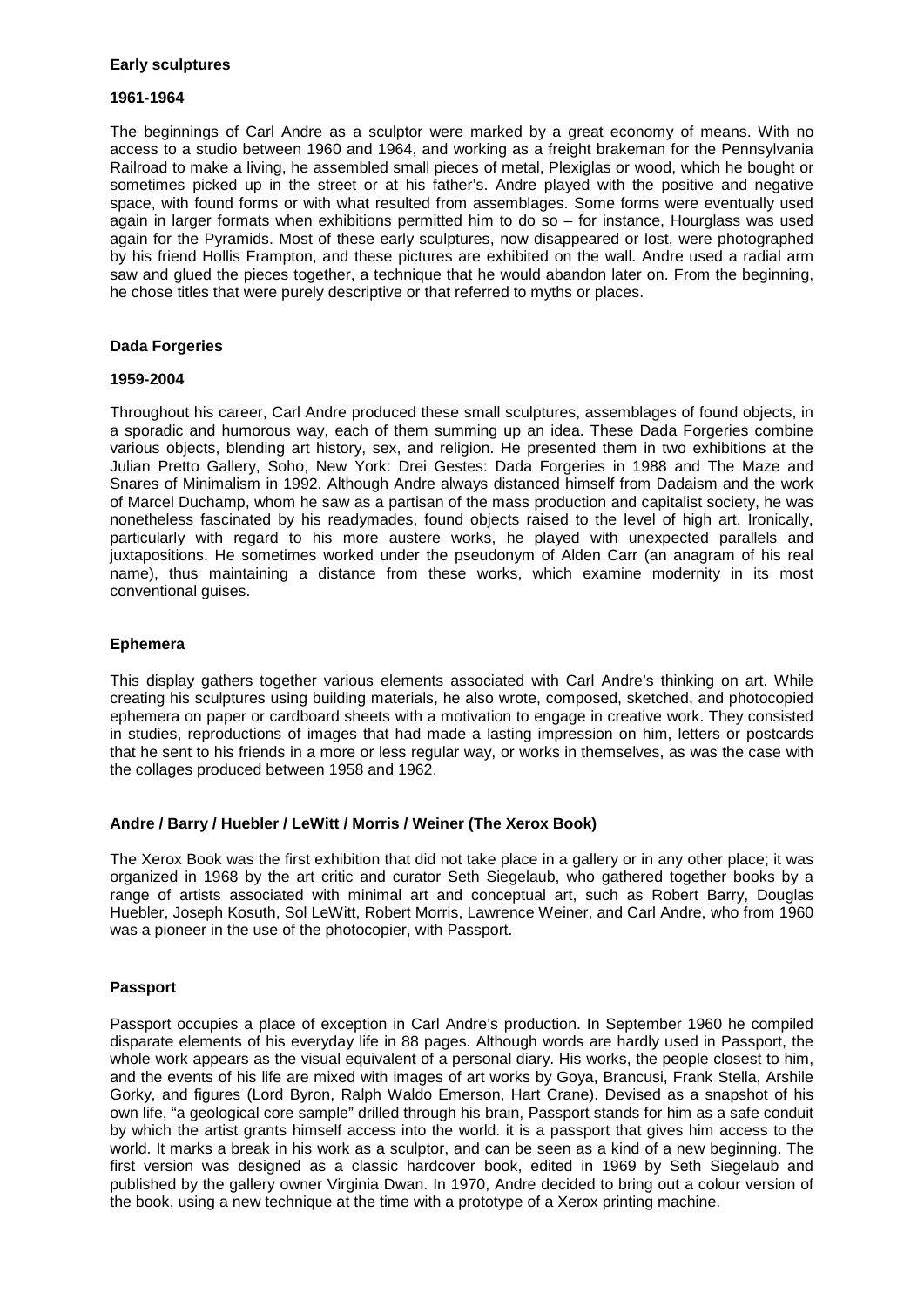#### **Pyramid (Square Plan)**

At the end of the 1950s, Andre created simple forms based on wood assemblages. The Pyramid suggests both the influence of Constantin Brancusi's Endless columns and the bands of black paintings by his friend and painter Frank Stella in whose studio he was working. As all the original versions had been destroyed, Andre first remade it in 1964, titled it "Cedar Piece", for the exhibition 8 Young Artists at the Hudson River Museum, New York. Instead of cutting into the wood, Andre used identical units of industrial materials. He used notched joinery (halved joinery), a common carpentry technique: the slots were cut at the half of the thickness of each of the two pieces of wood to be assembled. The result is a solid and vertical structure, which can be completely dismantled.

#### **Tau and Right Threshold**

#### **(Element Series)**

Tau and Right Threshold is part of the Element Series, proposed from 1960; it was the first structure that Carl Andre considered a mature work. At the time, the majority of the works existed only in the form of drawings; they would be made for an exhibition in Minneapolis ten years later, in 1971. Andre combined unjoined beams of standard size according to a variety of combinations playing on our perception and which change while the assembled elements remain the same from one piece to the next. The title refers to an architectural form and to the Greek letter "Tau", which places his work in a history of architecture that starts from Antiquity.

#### **Lever**

Lever was first exhibited in the 1966 exhibition Primary Structures at the Jewish Museum in New York, which gathered many artists (Dan Flavin, Donald Judd, Ellsworth Kelly, Robert Morris, Anne Truitt...) who would later be grouped together as minimalists, even if they did not necessarily acknowledge the term. For the catalogue, Carl Andre sent the poem "LEVERWORDS", thus combining text and sculpture. He used the terms "path", "cut", "fallen column", and refers to Brancusi's Endless Column, which appears here to topple to the ground. Lever plays on the ambivalence of the French verb "lever" ("raise") and the English noun, while the sculpture itself remains lower on the ground. Among the earliest floor-bound works by Carl Andre, Lever embodies his desire to conceive sculpture as a road, i.e. unlimited in space and horizontal, which makes it possible for the visitors to walk along it. A hundred and thirty-seven firebricks are assembled from the base of the wall. This prime number (137) underlines the preciseness of the number of units, which is limited and constitutes an indivisible whole. This work, one of the first to be designed in accordance with its environment, was exhibited in a room with two entrances and could be discovered from the front (as one brick) or from the side (as a row).

#### **Redan**

Redan was created for the exhibition Shape and Structure, organized in 1965 by the artist Frank Stella, the curator Henry Geldzahler, and the art historian Barbara Rose at the Tibor de Nagy Gallery, New York. It gathered together artists who would in 1965 be called minimalists notably Donald Judd and Robert Morris. Their works were characterized by the repetitive and systematic use of industrial materials. Andre's work, originally entitled Well and consisting of piles of timber blocks, was so heavy that the fragile floor of the gallery buckled. Three days later, to avoid collapse, Andre disassembled the sculpture onto the floor and changed its title to Redan. This term is used in carpentry (an assemblage of two overlapping beams) and also refers to the projecting part of a fortification. The work, dismantled back to its raw materials in 1965, was recreated for the Carl Andre retrospective at the Solomon R. Guggenheim Museum in 1970.

#### **Sand-Lime Instar**

Andre's idea of a horizontal sculpture "as flat as water" was born during a canoeing trip in the summer of 1965 in New Hampshire. Originally, an ensemble entitled Equivalents I-VIII (the same number of bricks being used for each structure) was presented in March 1966 at Carl Andre's second solo exhibition at the Tibor de Nagy Gallery, consisting of eight assemblages in different geometric combinations of 120 bricks at double height. Although of the same volume, they were combined in different ways: 3 x 20, 4 x 15, 5 x 12, and 6 x 10. Andre had organized them according to what he called "symmetry without axis", as each element could be replaced with another. The visitors could move between the blocks, the empty spaces having the same importance as the works themselves.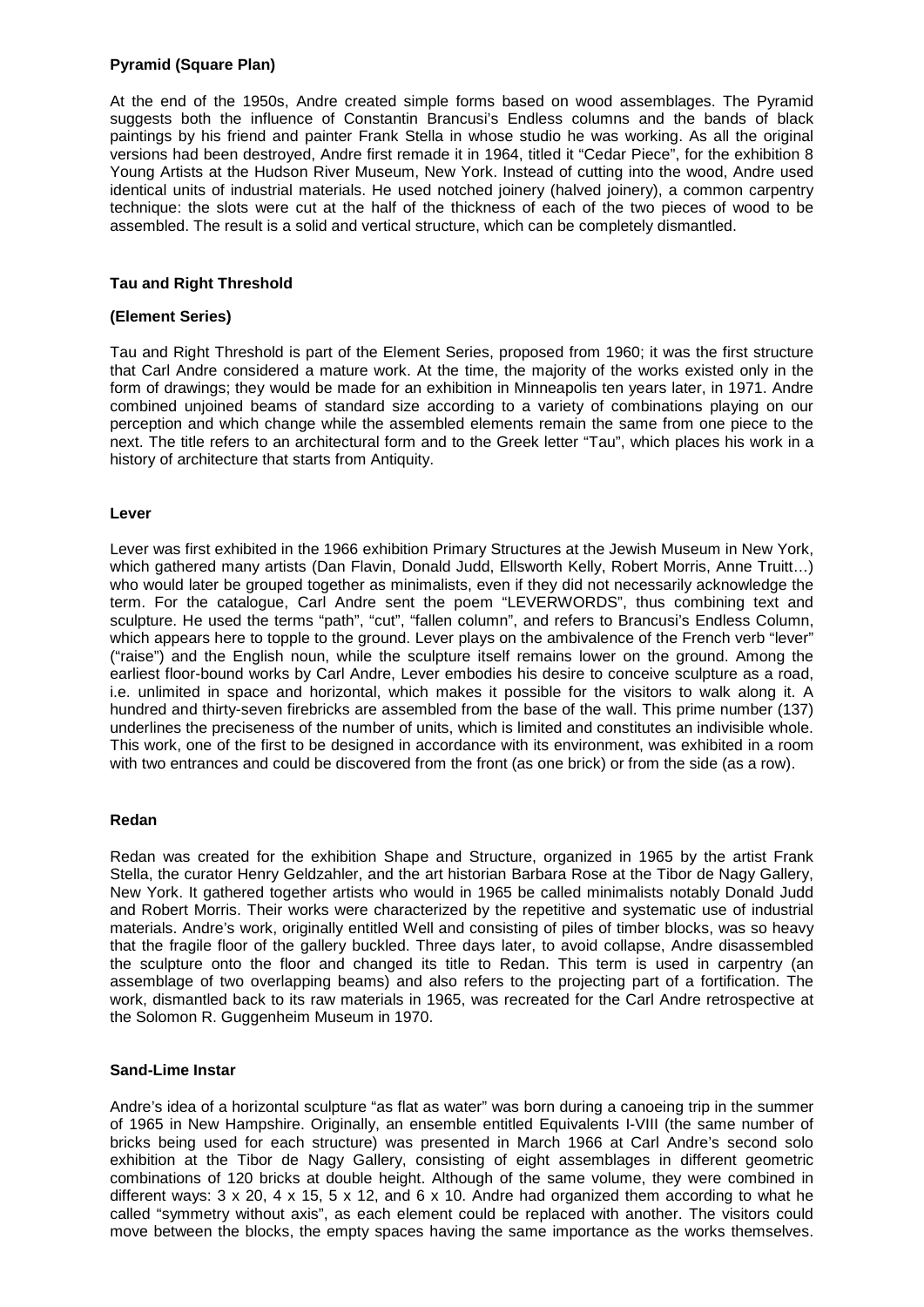Once the exhibition was finished, the bricks were returned to the brickworks. In 1969 Andre remade this work, considering this time the eight assemblages as eight individual works. The purchase of Equivalent VIII, made up of standard bricks, by the London Tate, amid the economic crisis, resulted in a, a violent campaign against the artistic avant-garde. Andre refabricated the work for an exhibition at the Gagosian Gallery in 1995, finding the sand-lime bricks on a nearby construction site. He called this third version, which is presented here, Sand-Lime Instar–"instar" meaning "equivalent" in Latin: the same mould generated different works.

#### **8005 Mönchengladbach Square**

From 1967, Carl Andre assembled his first unfixed metal plates on the ground. These works, contrary to traditional sculptural verticality, occupy no volume in space. The entire room becomes the base of these works, which modify our perception of space, while remaining very discreet. By walking on, the visitors can experience their materiality, be on an observation point, and themselves become sculptures on a base. The surface becomes slowly patinated through the passing of visitors, an evolution desired by the artist. Called Squares, Rectangles or Plains, these types of pieces, which have come to be emblematic of his work, exist in a great variety of sizes and metals. Most of the time, the metal plates were ordered in the city or coutry where the works were exhibited according to the dimensions given by Carl Andre. He thus expressed a fascination for the diversity of the physical properties of matter, notably density, resonance, and surface. 8005 Mönchengladbach Square is part of a series of six Squares of the same size and material, exhibited at the Museum Abteiberg in Mönchengladbach. In 1969, he began to mix materials (often with aluminium), to make the Alloys, squares with a side length of 2 metres. The largest, with a side length measuring 11 metres (37th Piece of Work), was made for his retrospective in 1970 at the Guggenheim Museum in New York.

#### **Tin Ribbon**

In 1969 Carl Andre conceived his first malleable metal bands titled Ribbons for a solo exhibition of the Antwerp gallery Wide White Space. There were four of them, each measuring around twenty metres, placed side by side. Each ribbon could be presented according three configurations: spirals, winding forms or long undulating lines. He wrote to the collector Geert-Jan Visser: "The piece should be shown in a space smaller than 20.17 m so that the curling tendency of the coiled band will be evident. The piece should always be shown on edge." The ribbons were made in aluminium, copper, lead, magnesium, but the Antwerp manufacturer could not produce it in tin, so the artist had to wait until 1997 for it to be made for the exhibition at the Musée Cantini, Marseille, where it was lit up by the summer light filtering through blinds. It is one of the rare sculptures that is all of one piece and not composed of assembled parts.

#### **Uncarved Blocks**

Each of the fifteen vertical blocks of Uncarved Blocks is accompanied by between one to four horizontal blocks, all of the same size. The piece is positioned in accordance to the cardinal points. The first group in the first row is oriented north, the second one east, and the last one south. The sequence continues clockwise in the second row. The spacings are set according to the width of the 30-centimetre beams, arranged in a grid. Uncarved Blocks underlines the lack of reference point inherent in every exhibition space. At the same time, it is difficult to determine the direction of the north when one is within the work, as our intuitive perception takes precedence over our scientific knowledge. The work was conceived as a series, then scattered in several collections as fifteen individual works, before being gathered together again in 1996 when they were purchased by the Museum of Wolfsburg.

#### **Neubrückwerk**

Neubrückwerk is a sculpture made from Western red cedar, a wood that is widespread in the Northwestern United States and that Carl Andre used for many of his wood sculptures, as he loved its warm colour, its density, and its specific smell. The work was structured like some parts of Stonehenge, a megalithic monument that Carl Andre had visited in 1954. It was created in 1976 at the Konrad Fischer Gallery, the main European gallery to represent the artist, and which had over fifteen exhibitions devoted to him. The work occupied almost the entire space of the gallery, a narrow alleyway converted into an exhibition space. The visitors could move along the work, but without being able to get back far enough. Here it becomes an imposing visual barrier. The gallery was then located on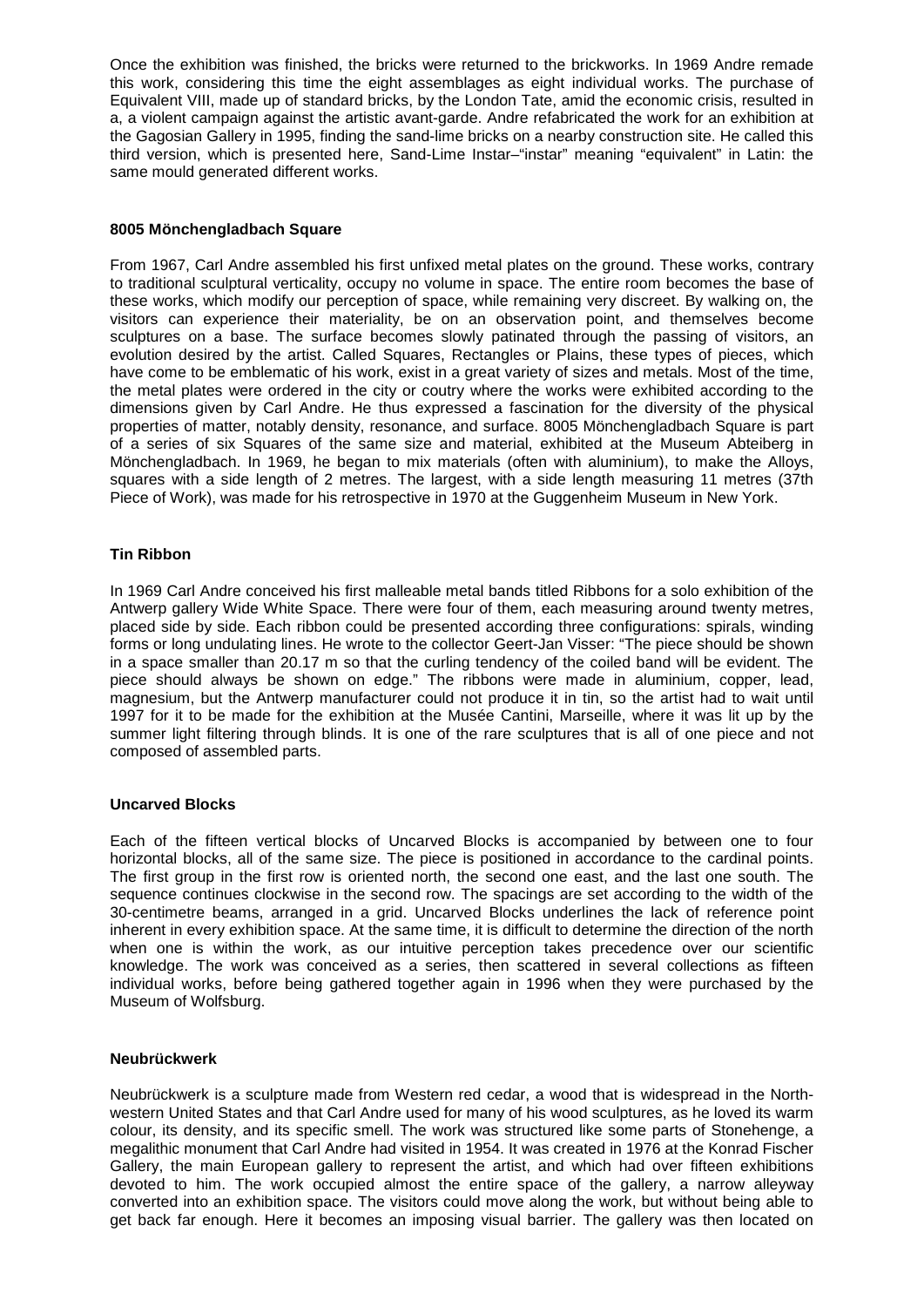Neubrück (literally "new bridge") street in Düsseldorf, hence the title, which moreover guides us towards an interpretation of the work.

#### **Ferox**

Placed in the corner of the room, Ferox appears to lean on the walls. The work cuts space into two parts, one positive, the other negative, along a diagonal that contradicts the right angles of the walls and the floor. A similar work (Twelfth Copper Corner) was commissioned in 1975 by the Whitney Museum of Modern Art for its significant 1976 exhibition, 200 years of American Sculpture. But the location of the work between a window and an emergency exit did not suit Carl Andre, as it disrupted its bareness, and he chose not to exhibit it. Even if his works appear to merge with space, they remain dependent on the architectural elements that surround them.

#### **Breda**

In the main, Carl Andre gives his works three different kinds of titles: descriptive, related to the place where they are created, and more rarely related to history or mythology. For this work, he chose the name of a city of many conflicts, under siege in 1624, and where the Treaty of Breda, in 1667, ended the second Anglo-Dutch War. This sculpture was one of the first for which he used this blue limestone, whose aspect is close to that of concrete, and which is quarried in the area where the exhibition took place; he would often use it again afterwards. The work evokes not only anti-tank barriers, but also a spinal column, and reminds us of Andre's desire to make endless assemblages without definite beginning or end, in the spirit of Brancusi's Endless Column.

#### **46 Roaring Forties**

46 Roaring Forties was conceived for an exhibition at the Palacio de Cristal, in Madrid, a steel and glass palace built in 1887 in the Buen Retiro Park. "The Roaring Forties" is a reference to westerly winds fund in the Southern Hemisphere, between the latitudes 40 and 50 degrees. The exhibition gathered together five works made from plates with a side length of one metre, laid out in different ways. In this building, the glass walls seemed to let the wind pass through, while the tiles of rusted metal, laid flat on the white marble floor, created a sharp contrast and evoked immense waves disturbing the calm of the white surface. Eventually, the work was presented in other environments, for instance at the Chinati Foundation in a narrower gallery, or outdoors. The perception of the work changes depending on the place where it is exhibited.

#### **Pyramus and Thisbe**

This structure consists of two separate parts on either side of a wall, which could fit together if they were reassembled on one side. This is one of Andre's rare works created in relation to a myth. It refers to the story told by Ovid in the Metamorphoses. Pyramus and Thisbe, who had been in love since childhood, lived so close to each other that only one wall separated them, yet their families forbid them to see each other. "There was a crack, a slender chink, that had developed in the party wall between their two houses, when it was being built. This fault had gone unnoticed for long years, and the lovers were the first to find it: nothing can escape a lover's eyes! They used it as a channel for their voices, and by this means their endearments were safely conveyed to one another, in the gentlest of whispers. Often when Pyramus stood on this side, Thisbe on that, when in turn they felt each other's breath, they used to exclaim: 'Jealous wall, why do you stand in the way of lovers? How little it would be to ask that you should let us embrace or, if that is too much, that you should at least open wide enough for us to exchange kisses!' "

#### **Lament for the Children**

Andre sometimes utilizes very large spaces without ever lapsing into the monumental. Lament for the Children was conceived for the exhibition Rooms at the Institute for Art and Urban Resources in 1976, in a former Brooklyn state school, New York, specially converted for the occasion (today MoMA P.S.1, a centre of contemporary art). The exhibition featured the works of artists such as Vito Acconci, Joseph Kosuth, and Richard Serra among many others. The concrete blocks, which had served previously as the base of gas tanks, were placed at the joints of the concrete slabs of the playground. The work was afterwards exhibited indoors, notably when it was recreated for the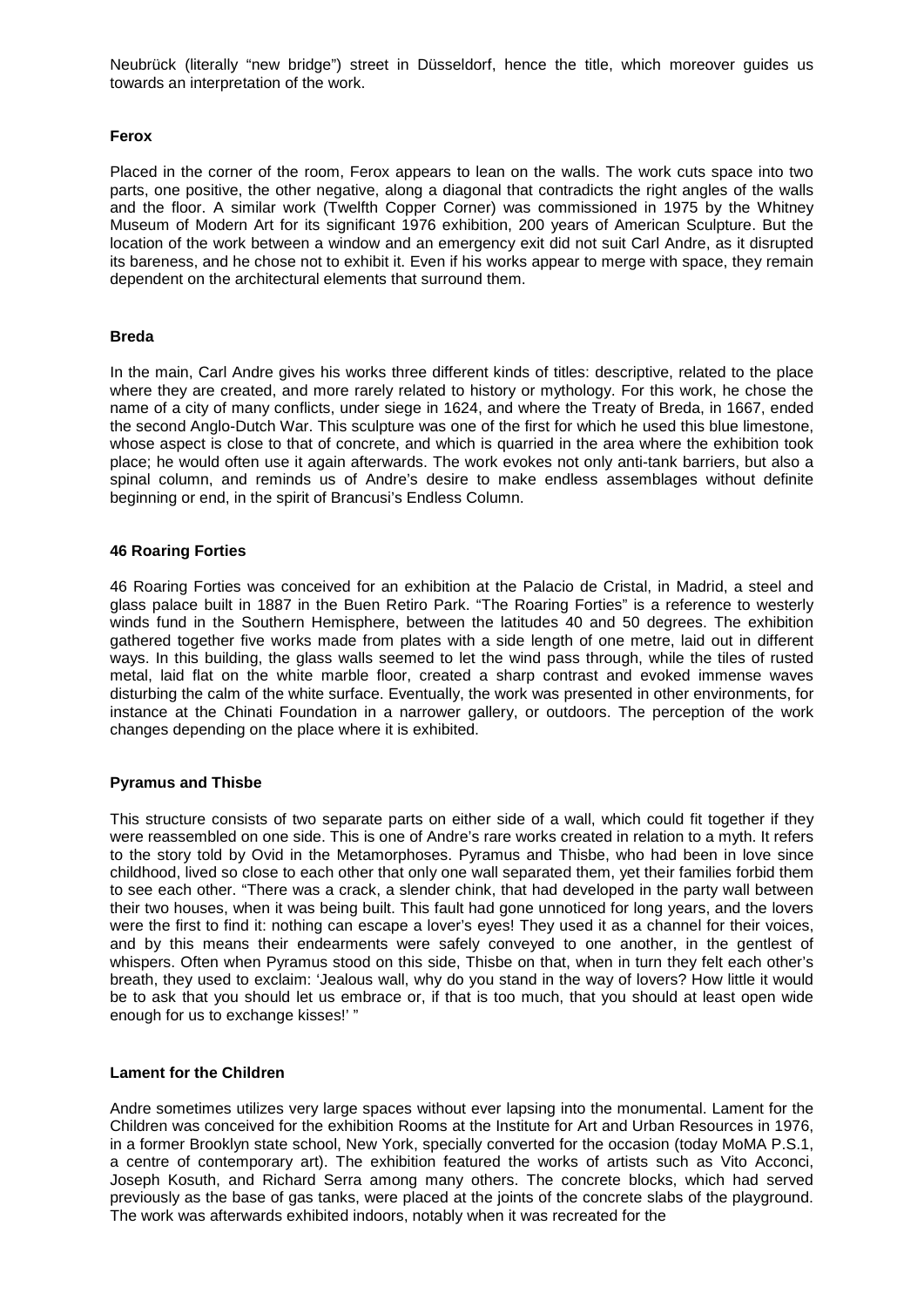1996 retrospective in Wolfsburg, and at the Yvon Lambert Gallery in 1999. The title Lament for the Children refers to a famous 17th century Scottish dirge for bagpipes. The work evokes a field of tombstones but also an army in formation.

#### **Tartan Postcards**

In 1974, Carl Andre practically stopped writing poems and the production of postcards took over, on a regularly basis, in the spirit of mail art. Over several years, he wrote to his friends, gallery owners, and collectors, sometimes daily, sometimes once year. He called it "playing post office". The images referred to his own works, to the places he was in, the personalities or works that had made an impression on him. The written part is a mixture of travel writing, tokens of friendship, professional questions, and reflections on art or politics. For the artist this activity was a sort of pause between more concrete works. He thus wrote regularly to the American artist Marjorie Strider, sending her postcards on which was silk-screen printed a tartan pattern – a woolen fabric combining colours and grids used by Celtic peoples.

#### **Books**

A poet as well as a sculptor, Carl Andre wrote many books, often handmade and reproduced using rudimentary or experimental techniques like collage or photocopying. Conceptual artists would be inspired by these works where images and texts are placed opposite each other. America Drill is a 1963 book-length poem based on three interwoven texts "Red Cut", "White Cut", and "Blue Cut", consisting of extracts from books on American history: Ebenezer W. Peirce's Indian History, Biography and Genealogy (1878) for "Red Cut", Journals from 1820 to 1824 and 1838 to 1841 by Ralph Waldo Emerson for "White Cut", We (1927) by Charles Lindbergh and Kenneth S. Davis's The Hero: Charles A. Lindbergh and the American Dream (1959) for "Blue Cut". Andre typed passages from these three texts, which he interwove in long strips to create a more verbal than visual kaleidoscopic puzzle. In 1969, Seth Siegelaub, one of the main promoters of conceptual art, and the Dwan Gallery collected his main poetry books under the title Seven Books. STILLANOVEL was prepared in 1972, but published twenty years later by gallery owners Paula Cooper and Anthony d'Offay, with a print-run of 100 copies. Dedicated to Hollis Frampton and Sol LeWitt, it tells of an episode in the life of photographer Edward

Muybridge in 98 poems.

#### **Gianfranco Gorgoni**

If Carl Andre rarely made photography, he has always been much interested in this medium. Published in 1972 with the support of the gallery owner Leo Castelli, The New Avant-Garde was about the new generation of American artists—such as Richard Serra, Michael Heizer, Bruce Nauman, among others. For the book, Gianfranco Gorgoni (a young Italian photographer recently arrived in New York who did reports on American youth) followed them while they were working in the spaces that they used as studios. Carl Andre is the only one who does not appear on the photographs. As a "post-studio" artist, he proposed to photograph the source of his works: the building materials abandoned on the street, in the Meatpacking district, a Manhattan neighborhood he frequented. Five of these photographs were reproduced in the book.

#### **Carl Andre : portrait**

From 1959 to 1971 Virginia Dwan ran a gallery where she exhibited minimalist artists, including Carl Andre (from 1967), and land art artists whose ambitious projects she founded. Later on she made films about artists, such as this one.

In The Dinner, Virginia Dwan filmed the cheerful meal of a group of New York artists, with Carl Andre leading the discussion. Here we see Douglas Ohlson, an abstract painter of repetitive geometrical motifs, and gallery owner Susan Caldwell who represented him; Nancy Holt, a land artist and the widow of Robert Smithson; Angela Westwater who exhibited Carl Andre's works from the opening of her gallery in 1975. They broach subjects such as being an artist, land art, the art world and market, American politics, and even the CIA.

In A Conversation, Carl Andre exchanges extensively and freely with the gallery owner Virginia Dwan on political and scientific issues related to art. He addresses a variety of subjects, in a precise and relaxed manner. He links his practice of sculpture to Antiquity and compares the techniques of video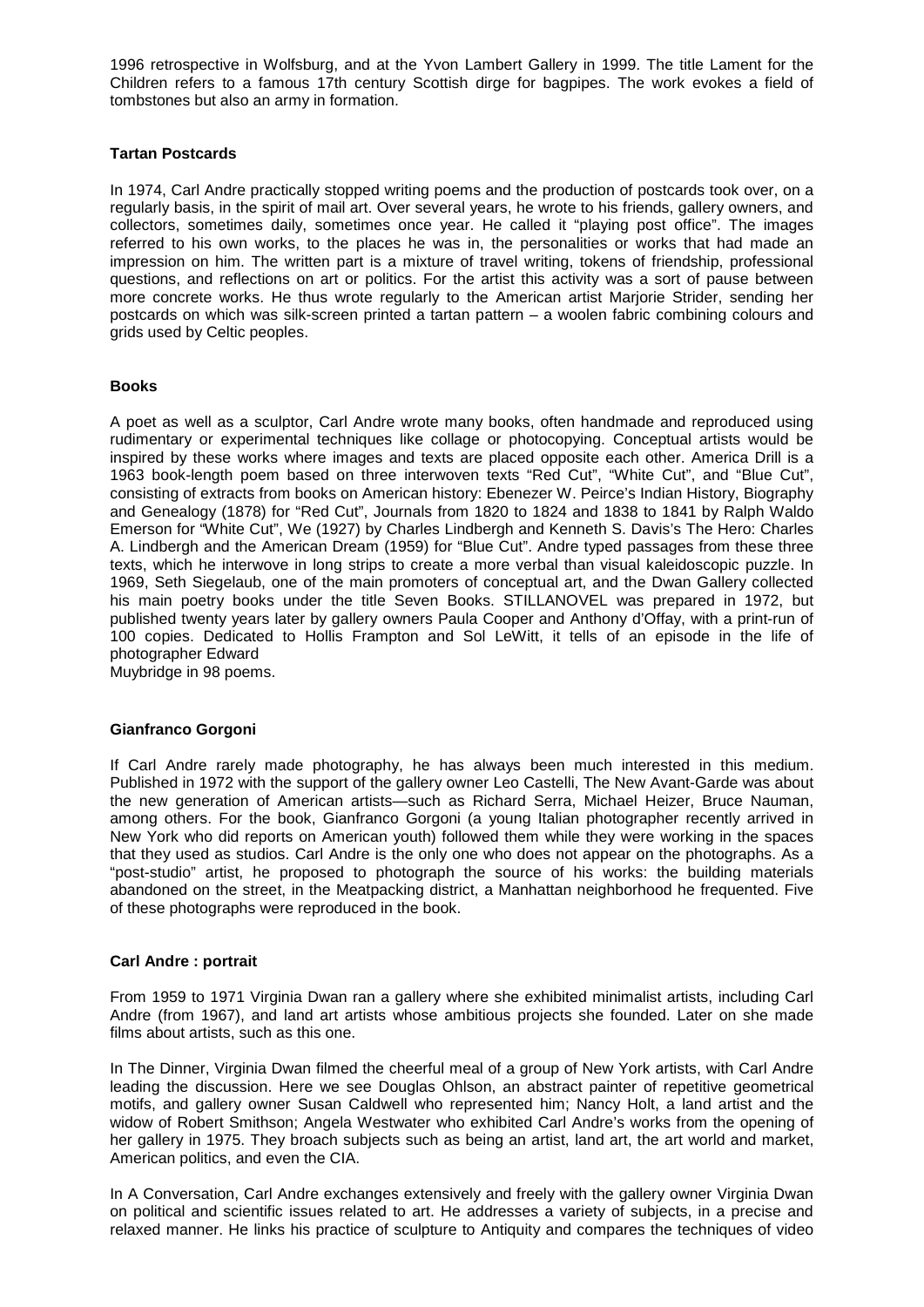and sculpture. Starting with the research of Joseph Kosuth, he moves on to his reading of Lao-Tzu, links his dialectical approach to Marx, and expands his work towards a conception of nature founded on contradiction. Then they talk about the theory of light and the relevance of information. Andre reflects on how indifferent people react to art, or conversely on those who have a faith-like relationship to art. He then analyzes his practice of sculpture and poetry, and his relationship to painting. He then moves on to discussing the evolution of American education since the 1950s, the Carter-Nixon opposition, notably from a religious point of view, and religion in general. The discussion ends on the importance of horizontality in his work as a sculptor.

In Reconfiguration, Carl Andre created a work similar to Lament for the Children (presented in this exhibition), which was made at the same time. The video reveals the importance of apprehending space and the physical involvement that the installation of the work requires.

#### **Sculptures**

Carl Andre stopped his artistic activity in 2010. Yet, even if he no longer produces large-scale pieces or exhibits new works, he continues to assemble elements, but on a smaller scale. These small sculptures, meant to be exhibited on the floor, but also upon a table, as it is the case here, are not studies for larger pieces but works in their own right. They summarize Andre's research and refer to his first sculptures. Owing to their small size, they do not establish a specific relationship to space, and are closer to the notion of object. Carl Andre assembles them for his own pleasure or offers them to friends, with no intention to exhibit them.

#### **Quincy Book**

Wishing to share images of some areas of his hometown Quincy, Massachusetts, that were significant for him, Carl Andre made Quincy Book in collaboration with one of his former teachers at Phillips Academy, the photographer Gordon "Diz" Bensley; he was one of the first who gave photography lessons in an art school, and also taught Frank Stella and Hollis Frampton. The book highlights industrial areas, the cemeteries, the coasts, with an austerity and strongly contrasted images that evoke the artist's sculptures. This artist's book was used as the catalogue for the 1973 exhibition at the Addison Gallery of American Art, Phillips Academy, Andover, Massachusetts. Simultaneously, the exhibition Carl Andre: Seven Books at the Institute of Contemporary Art, Boston, displayed his books.